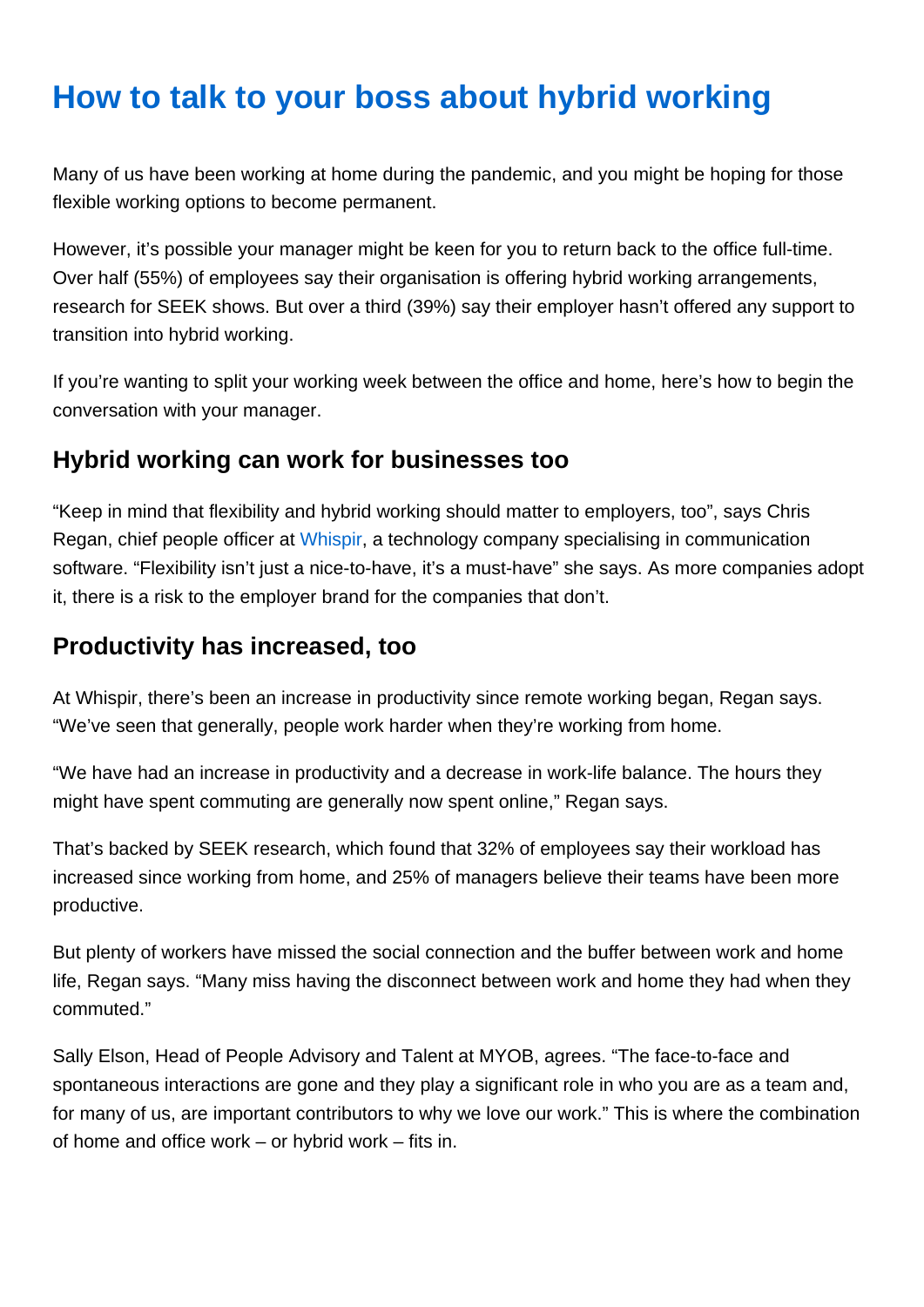## **How to plan your pitch**

Before you have a conversation with your manager about hybrid working, be clear about what you're asking for. Make sure you emphasise how it won't negatively impact the business but will be a positive step. Make it easy for your manager to say "yes".

Here are some steps to take:

- **Think about your role and be realistic**: First, be clear on whether your role can be performed remotely. Keep in mind that some roles – such as an office co-ordinator or reception role – sometimes can't be performed effectively if they're entirely remote. "Think about whether the effectiveness of your role involves being in the office. And if it is, be realistic about that request," says Regan.
- **Highlight the benefits**: Explain the benefits of working remotely, and how you might overcome any obstacles you've already identified (if there are any).
- **Outline the structure of your days**: "Be clear about which days you would like to work remotely", Elson says. Explain how your days at home will be structured in a practical sense, and whether every week will have the same structure.
- **Explain how you'll be contactable**: Reassure your boss that you'll be responsive via phone, email or through your organisation's messaging system.

"Everyone needs to be on the same page about reasonable contactability and responsiveness," says Elson. It's important the whole team and key stakeholders understand how to contact each other so there aren't impacts to deliverables.

**Suggest a trial period**: If your manager is unsure about hybrid working, suggest a trial period. "If it's a new arrangement and they're generally not comfortable with people working from home, a trial is great for both parties because you can see how it's working and review it," Regan says.

#### **Questions your manager might ask**

Here are some common concerns that managers might have around your hybrid working request, and how to respond to them.

**Your manager believes you'll be less productive at home**: Explain how you've maintained the same productivity during the pandemic, and give examples of specific tasks. There are plenty of ways for your manager to monitor output, such as daily phone calls or messages, check-ins throughout the week, or weekly video meetings.